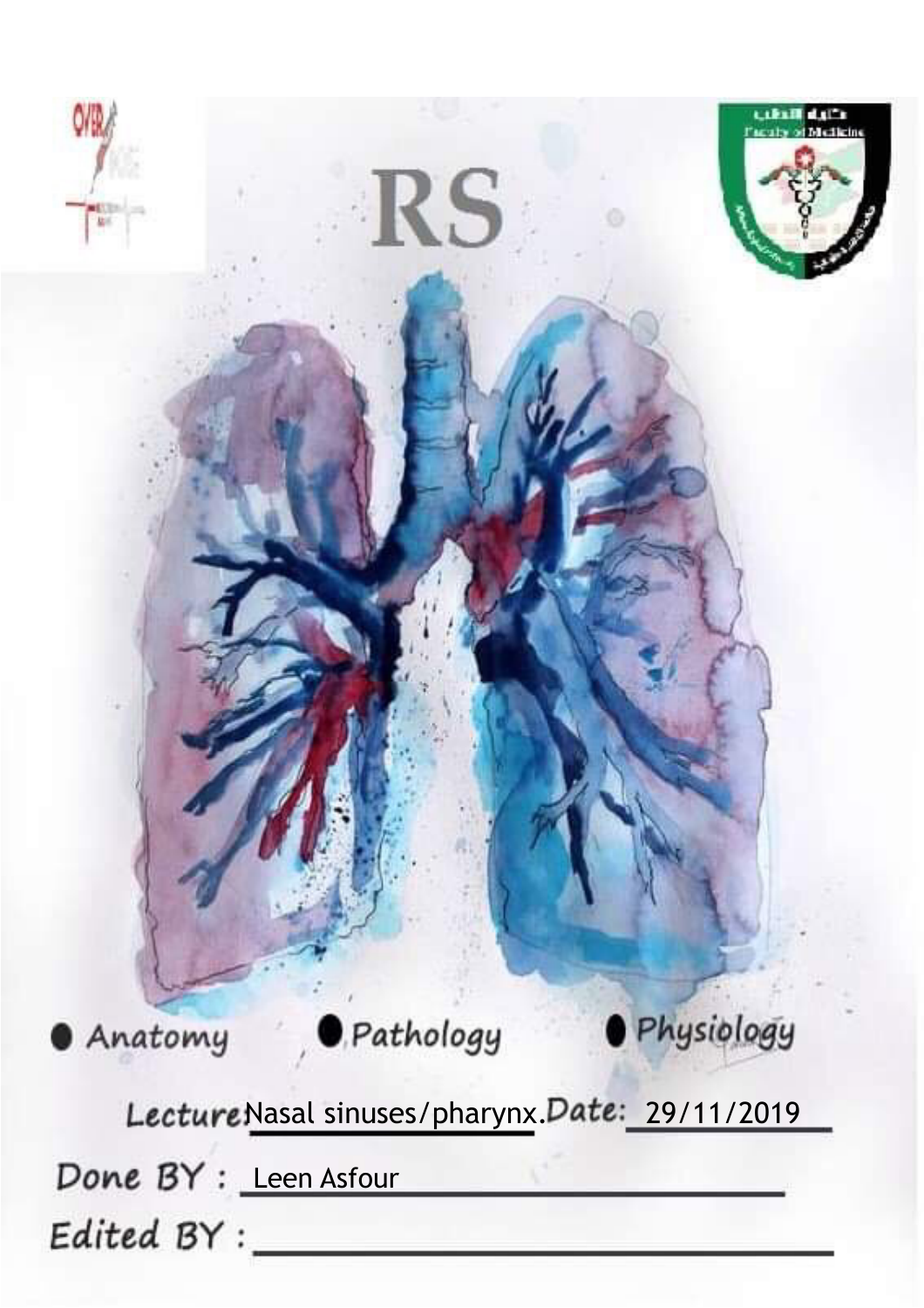Sheet correction link:

bit.ly/rsanatomy

Sinuses : are air filled spaces within specific bones of the skull, these sinuses are named after the bones they reside in, lined by respiratory epithelium and communicating with the respiratory atrium of the nose through tiny apparatus (tiny small organs)

We have four sinuses —>

(from anterior to posterior)

1) maxillary sinuses

2) Frontal

3) ethmoid

4) sphenoid sinuses

! Num.  $2 + 3 + 4 \rightarrow$  Drain easily

! Num. 1 —> heavily drained "condensed" why is that ?



- \* because maxillary sinus is like a jug or a container , it can't spill its contents unless its over filled
- \* In cases of sinusitis of the maxillary sinus, its not easy for it to evacuate its contents, so we advice the patient with such case to sleep on the other side "عجنبها الجرة قلبنا "to evacuate the max. Sinus contents, we do this move because the opening of the maxillary Sinus is located on the top of the sinus.

The function of the sinuses  $\rightarrow$ 

- ! Lower the weight of the head
- ! Sound resonance
- ! Alter the shape of the face while growing

\*\* please refer to the slides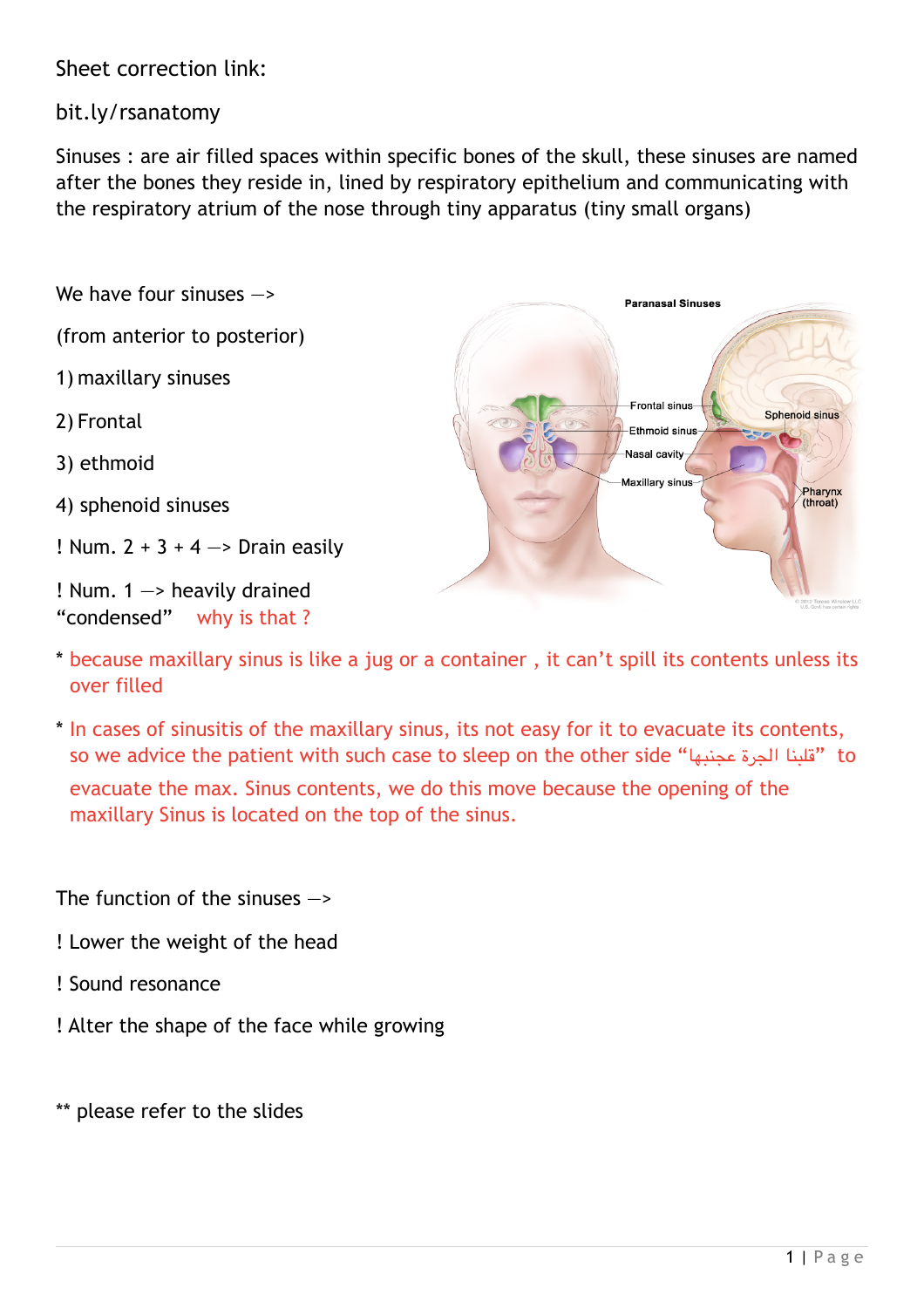

\*\*please refer to the doctor picture

#### **Maxillary sinus —>**

The floor of it : roots of molars and premolars

Roof : floor of orbit

Patients with sinusitis of the Maxillary Sinus suffer from throbbing pain.

Maxillary sinus is innervated by the the maxillary nerve.

\*\*What's the common cause of maxillary Sinusitis ??

#### تنخر السنانCaries Dental

A periapical or periodontal infection of the upper premolars and molars may spread beyond the confines of the supporting dental tissue into the maxillary sinus causing **sinusitis** 

How to treat the patient with maxillary Sinusitis in the clinic without the urge to go to the hospital ?

By extracting the tooth with caries

The doctor started to talk about another way of treatment , he mentioned the following muscles without explaining anything

\*\*What are muscles used while elevating the upper lip/angle of the mouth

Zygomatic major

Zygomatic minor

Levator labii superioris

risorius "forced smile muscle"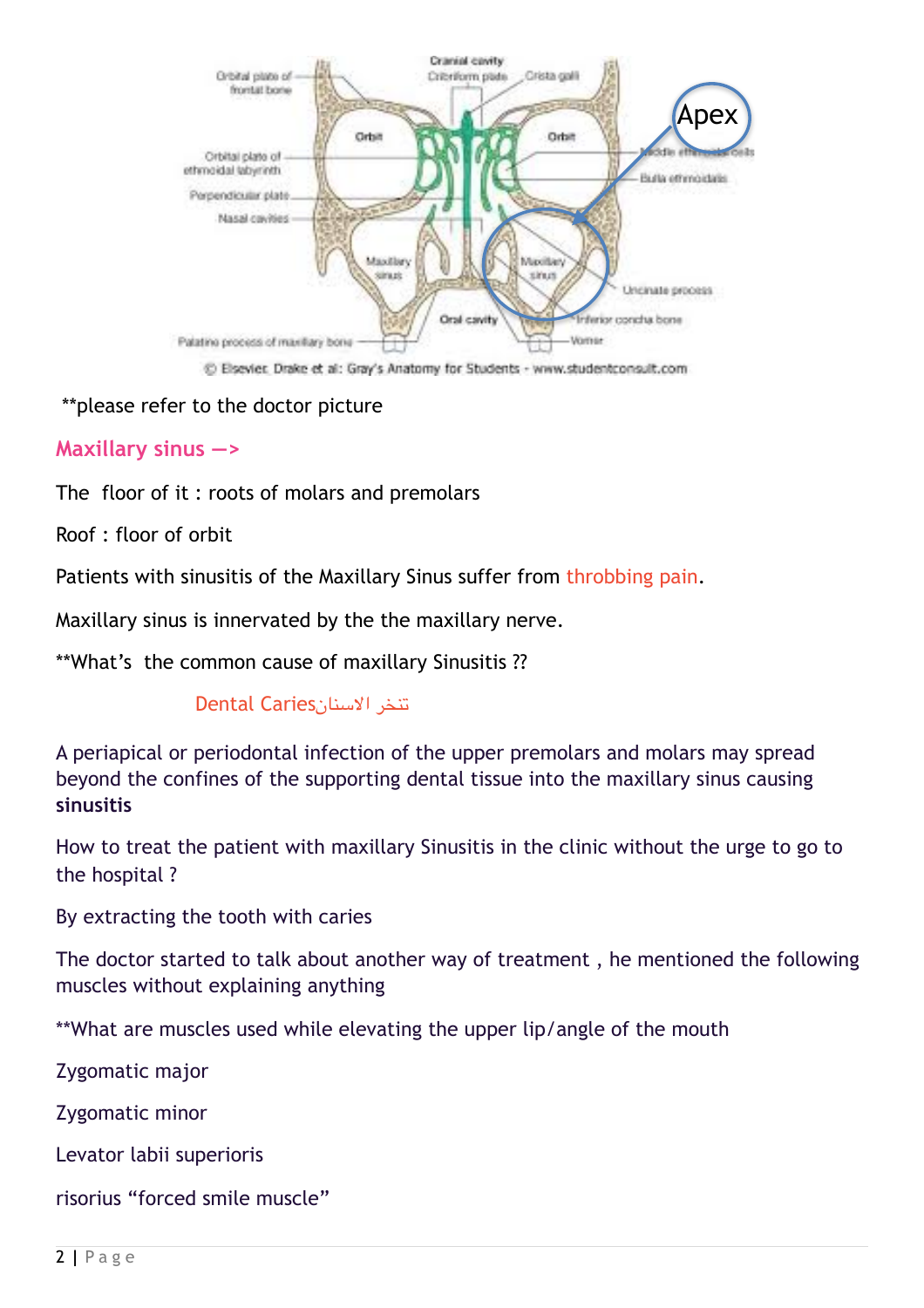# **Frontal sinus**

Located in the frontal bone in the forehead, infection of this sinus is one of the causes of forehead pain.

It is separated by a septum, "rarely central or equal"

Nerve supply —> Trigeminal nerve, mainly supraorbital branch.

### **Ethmoidal sinus**

You should know the drainage of this sinus \*mentioned in the slides\*

Nerve supply —> anterior and posterior ethmoidal nerves

## **Sphenoid sinus**

Nerve supply —> post. Ethmoidal nerve

Sinusitis of the sphenoid sinus it may affect the upper near to it which is hypophyseal fossa then pituitary gland, that's why sometimes you hear that someone got a tumor removal from pituitary gland tumor through trans nasal endoscopy .

Patients with pituitary gland tumor suffer from blindness due to damage of the optic nerve.

\*\*Endoscopic pituitary surgery, also called transsphenoidal endoscopic surgery, is the most common surgery used to remove pituitary tumors. The pituitary gland is located at the bottom of your brain and above the inside of your nose.\*\* EXTRA

What's on the left and right of sphenoid bone ?

Cavernous sinus and its a dural venous sinus

the sinusitis of the sphenoid bone affects the cavernous sinus so it may cause meningitis .

The worse type of meningitis is caused by cold "viral infection".

The only two sinuses that can be seen /present at birth are : maxillary and frontal sinuses

If the sinus is almost always infected we remove all of the mucous membrane "last option\*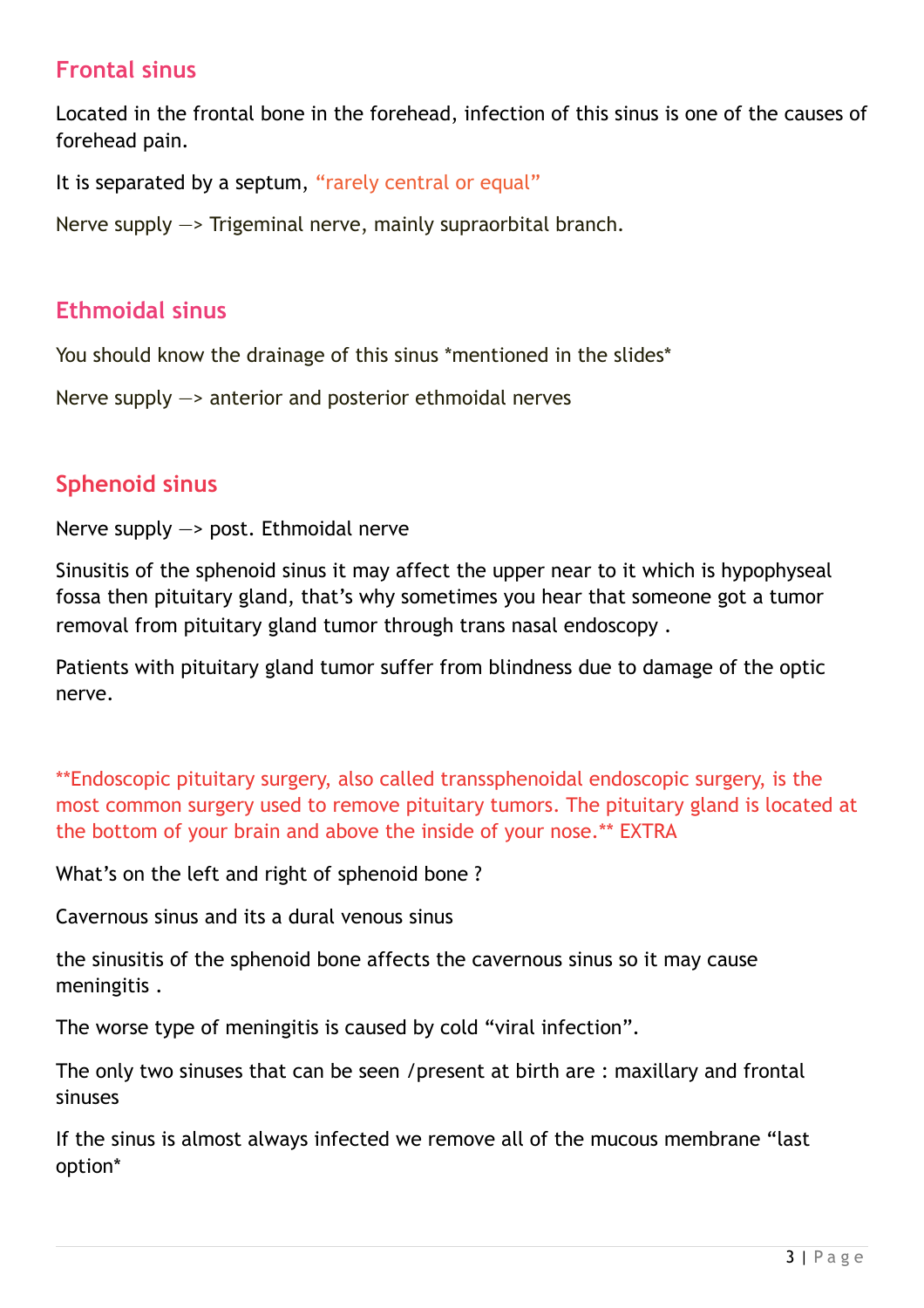# **Pharynx**

Pharynx is a musculomembranous funnel shaped tube about 15 cm long extending from base of skull to esophagus at the level of c6 , located behind nasal opening or laryngeal opening .

Its divided and named according to the openings anterior to it:

-nasopharynx

-oropharynx

-laryngopharynx

The pharyngeal wall is like trachea \*check the pharyngeal wall slide num 4\*

He added to that slide : that this structure is like the trachea's structure

Its deficient posteriorly or defected "mafi posteriorly he said"

Its bordered anteriorly by the posterior opening of the nose

\*\*the function of pharynx and oesophagus

Moving bolus of food through contraction of circular muscle layer "movement of food from superior to inferior"

The function of longitudinal muscles is to push the bolus down when its stuck "as the doctor said"

He moved then to the pharyngeal muscles slide 12

Pharyngeal muscles

-3 constrictors " don't forget the slides "

They have an anterior fan shaped narrow origin and they insert posteriorly into a medial line or ligament called median fibrous raphe

Pharyngeal raphe : is a fibrous line extending from the base of the skull "anterior to the foramen magnum —> pharyngeal tubercle" to cricopharyngeous muscle

#### -3 longitudinal "check slide 14"

When we remove the pharyngeal raphe we will be able to see longtidunal muscles

\*Stylopharyngeous they origin from the styloid process of temporal bone

\*salpingopharyngeus —> salpingo means tube